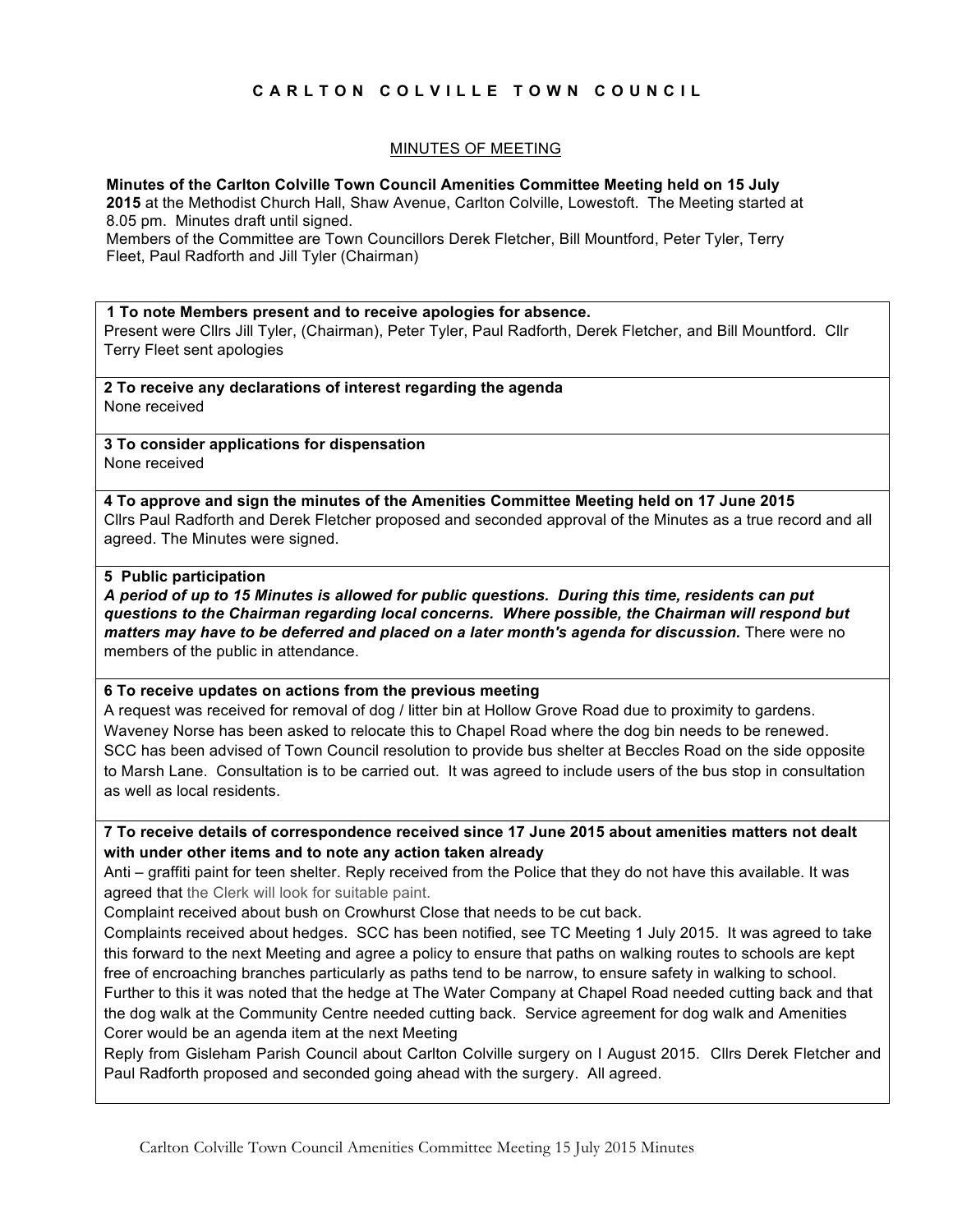## **8 Agreement of following payments:**

See attached list. Payments were regular payments and approved by all under delegated authority.

## **9 To receive information on the benefits or otherwise of taking ownership of Carlton Meadow Park from Waveney District Council**

Cllr Peter Tyler gave the following information: This would involve a transfer of assets. WDC would provide accounts for the running costs for the past three years. Town Council would consider what was involved.

## **10 To receive suggestion and information about providing a Youth Hub**

The Youth Questionnaire showed the need for a Youth Hub. A piece of land was possibly available near to the Bloodmoor Hill Community Centre. Officers from WDC and NPS had agreed to look into what process needed to be undergone if this piece of land was to be used.

It was resolved by all to support the creation of a Youth Hub

## **11 To receive a list of existing litter bins / dog bins and to determine the placing of additional bins from the current year's allocation of funds**

A list of bins provided by the Town Council was circulated. It was noted that in addition bins were also provided by WDC and that a list of these should also be provided.

It was proposed and seconded by Cllrs Derek Fletcher and Paul Radforth and agreed by all that a bin should be provided in the area of Capstan Way / Killick Crescent.

It was proposed and seconded by Cllrs Derek Fletcher and Paul Radforth and agreed by all that a bin should be relocated in the area of Hollow Grove Way at a non-intrusive site in addition to a replacement bin at Chapel Road.

# **12 To determine the projects/priorities for this committee using the visioning day data, the open space report from January 2015 and the Youth Council's survey**

The following was agreed:

a) Carlton Meadow Park: To ensure improvements are made either by W Norse or Carlton Colville Town Council.

b) Matlock Play Area: To ensure suggestion is followed up by W DC of fencing off the area in its entirety and to make the area a dog free zone.

c) Aveling Way Open Space: To consider provision of toddler equipment and to provide a competition for the naming of the open space. This to be an agenda item in August.

d) Deepdale Play Area: This to be reviewed at the August Meeting

e) Harrapdale Open Space: Action to be obtained from WDC on the removal of picket fencing

f) Dale End: Discussion to be held with Waveney Norse

g) Ranville Play area: This had been flattened and obsolete equipment removed by WDC. It was agreed to bring ideas forward to the August Meeting

h) Wharfedale open space: This had been tidied up by WDC.

i) Staplehurst Play area: It was agreed to bring ideas forward to the August Meeting with possible suggestion of providing a Litter bin here.

j) Wannock Close: This had been tidied up by WDC and provision of a litter bin would be considered at the August Meeting.

It was noted that some play area equipment needed a coat of paint.

It was noted that The Youth Questionnaire showed a request for outdoor gym equipment. Members agreed to look at examples of neighbouring outdoor gym.

## **13 To agree matters to be taken to the Play Partnership meeting**

It was agreed that items a, b and e would be brought for discussion to the Play Partnership with WDC on 22 July